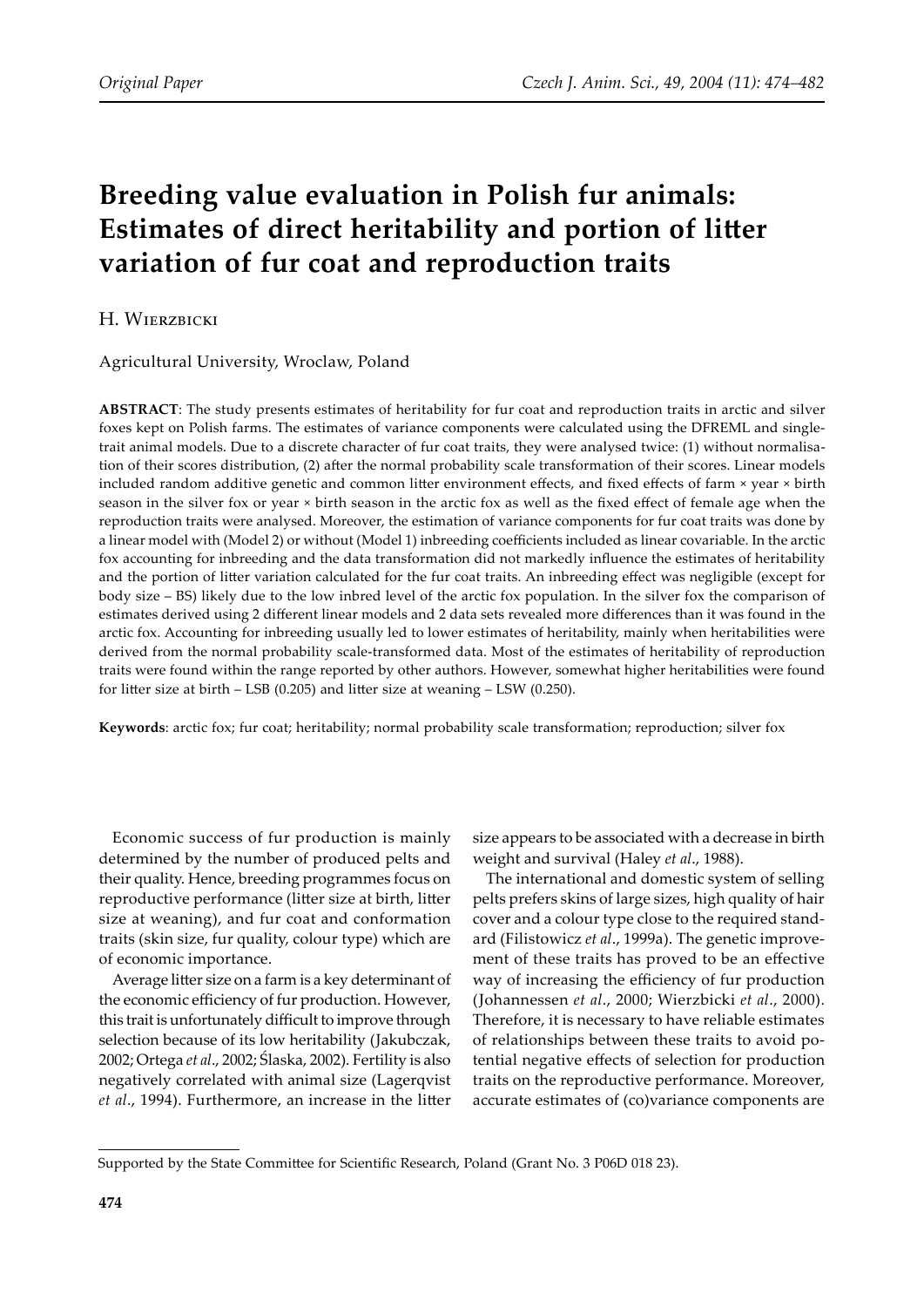needed to produce reliable predictions of breeding values (Kaufmann *et al.*, 2000).

In Poland the estimation of variance components for fur coat and reproduction traits was carried out a few times (Socha, 1996; Filistowicz *et al*., 1999b; Wierzbicki and Filistowicz, 2002). However, the authors estimated only direct heritabilities not including in the linear models the second random effect – common li�er environment.

This paper is the second part of the study on the breeding value evaluation in Polish fur animals, and presents estimates of direct heritability  $(h^2)$ and portion of litter variation  $(c^2)$  of economically important fur coat and reproduction traits in arctic and silver foxes.

#### **MATERIAL AND METHODS**

#### **Data**

Fur coat and reproduction records on silver and arctic foxes were obtained from three Polish farms. Information on fur coat traits: (1) silver fox – body size (BS), colour type (CT), colour purity (CP), coat density (CD), hair length (HL), purity of silvering (PS), general appearance (GA), total score (TS), skin length (SL); (2) arctic fox – body size (BS), colour type (CT), colour purity (CP), coat density (CD), hair length (HL), general appearance (GA), total score (TS), and skin length (SL), and reproductive performance (only in arctic fox) – litter size at birth  $(LSB)$ , litter size at weaning (LSW), number of dead pups (NPD), pup weight at weaning (PW), pregnancy

length (PL), whelping age (WA) – was recorded by farmers and collected in computer data bases. The trait definitions, descriptions and full statistical analyses of the data have been given by Wierzbicki *et al.* (2004) in the first part of the study. The structure of data sets and pedigrees is given in Table 1.

Restricted Maximum Likelihood (REML), which accounts for the loss in degrees of freedom due to fixed effects in the model of analysis, has become the preferred method of analysis for animal breeding data (Patterson and Thompson, 1971). However, the REML requires normally distributed data (Besbes *et al.*, 1993). The fur coat traits are discrete ones and are graded qualitatively rather than continuously. This causes that the scores distributions have heavierthan-normal tails. Thus, the distribution of the fur coat scores in the data sets used in the study was normalised using a probit link function with

$$
E(y) = \Phi(\lambda)
$$

where:  $\Phi$  = the normal cumulative density function

 $\lambda$  = the fitted value of the underlying normal scale

Then, two sets of data: (1) without transformation and (2) transformed were used for the estimation of variance components.

The fur coat traits measured on a discrete scale are theoretically better suited to nonlinear analysis. Nonlinear mixed models based on threshold theory were studied for the analysis of categorical traits (Gianola, 1982). However, the study carried out by Matos *et al.* (1997) did not show superiority of nonlinear analysis (threshold model) over

|                             |            | Arctic fox               |              |  |
|-----------------------------|------------|--------------------------|--------------|--|
| Pedigree and data structure | Silver fox | fur coat traits          | reproduction |  |
| No. of animals              | 9 0 0 1    | 5822                     | 7 0 3 0      |  |
| base animals                | 1 1 5 9    | 687                      | 584          |  |
| with records                | 8 1 6 3    | 5 2 3 6                  | 5829         |  |
| No. of sires                | 787        | 430                      | 483          |  |
| No. of dams                 | 1 1 5 1    | 789                      | 718          |  |
| No. of years                | 16         | 13                       | 10           |  |
| No. of birth season         | 3          | $\overline{2}$           | 3            |  |
| No. of breeding seasons     | -          | $\overline{\phantom{0}}$ | 5            |  |
| No. of farms                | 3          | 1                        |              |  |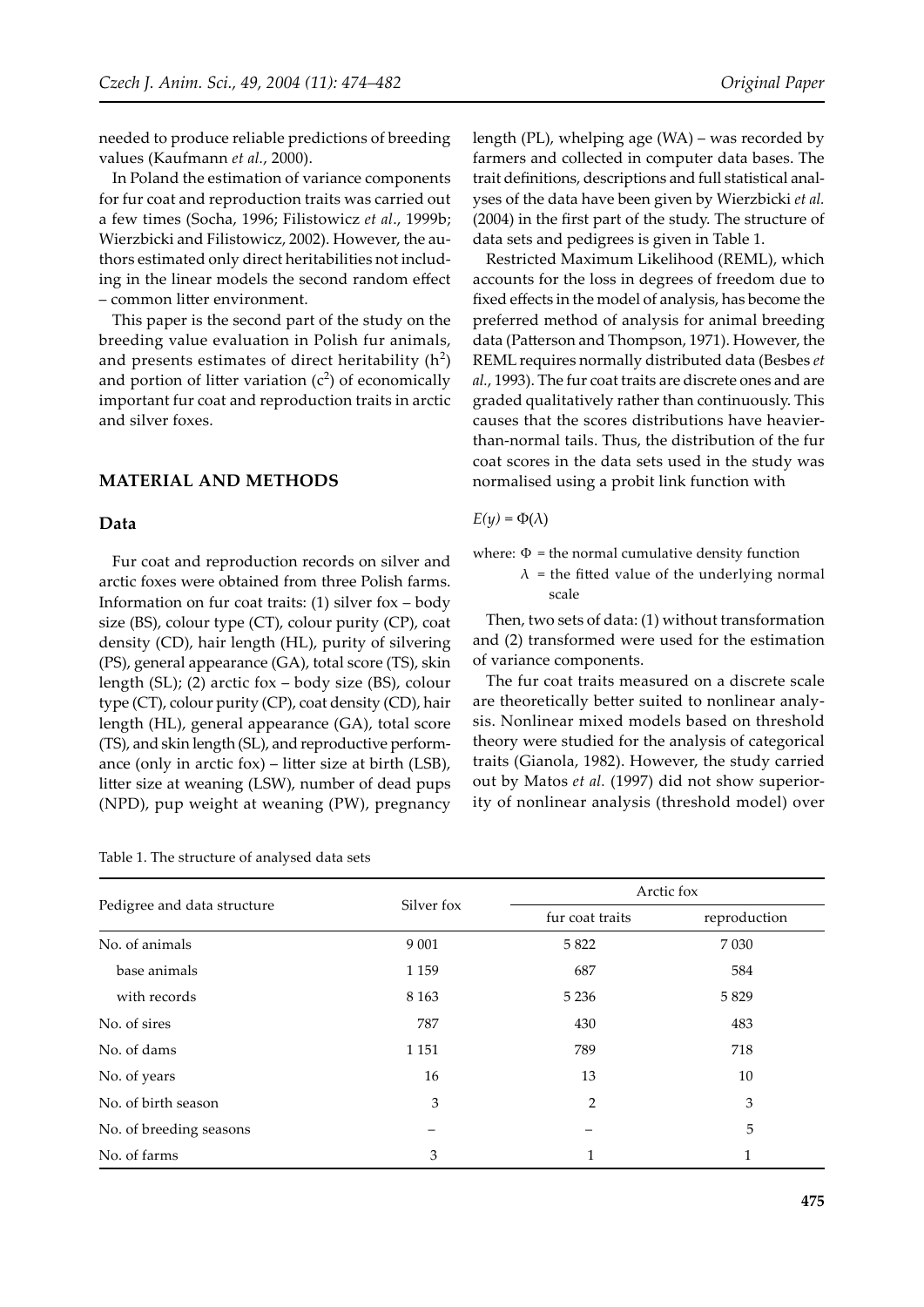linear models as far as goodness of fit and predictive ability were concerned. Moreover, computer intensive iterative procedures are necessary to solve the nonlinear systems (Hagger, 2000). Thus, linear models were applied in this study as well as derivative-free approach which provides a flexible and powerful alternative to other REML algorithms (Meyer, 1989).

#### **Analysis**

Two single trait linear models were used for the estimation of variance components for the fur coat traits:

$$
y = X_1 \beta_1 + Za + Wc + e \tag{1}
$$

$$
y = X_1 \beta_1 + X_2 \beta_2 + Za + Wc + e
$$
 (2)

with 
$$
E\begin{bmatrix} \mathbf{a} \\ \mathbf{c} \\ \mathbf{e} \end{bmatrix} = \begin{bmatrix} 0 \\ 0 \\ 0 \end{bmatrix}
$$
  $var\begin{bmatrix} \mathbf{a} \\ \mathbf{c} \\ \mathbf{e} \end{bmatrix} = \begin{bmatrix} \sigma_a^2 \mathbf{A} & 0 & 0 \\ 0 & \sigma_c^2 \mathbf{I} & 0 \\ 0 & 0 & \sigma_e^2 \mathbf{I} \end{bmatrix}$ 

where:

- **y**,  $β_1$ ,  $β_2$ , a, c, e = vectors of observations, fixed effects (farm × year × birth season in silver fox or year × birth season in arctic fox), inbreeding coefficients included as linear covariable, additive genetic effects, common litter environment effects and residuals, respectively
- $X_1, X_2, Z, W$  = design matrices for fixed effects, inbreed ing coefficients, additive genetic effects and common litter environment effects, respectively
- $\sigma_{a}^{2}$ ,  $\sigma_{c}^{2}$ ,  $\sigma_{e}^{2}$ = additive genetic, common litter environ ment and residual variances, respe ctively

**A** = the numerator relationship matrix  $I =$  the identity matrix

Estimates of error variance were taken as an indicator of model goodness (Sundberg, 1994).

The estimation of variance components for the reproduction traits in the arctic fox was performed by the following single trait animal model:

 $\overline{\phantom{a}}$ 

L

 $\begin{bmatrix} 0 & 0 \\ 0 & 0 \end{bmatrix}$ 

 $\overline{\phantom{a}}$  $\overline{\phantom{a}}$  $\overline{\phantom{a}}$  $\overline{\phantom{a}}$ 

 $\overline{\phantom{a}}$ 

 $\theta$ 

 $\sigma_e^2 \mathbf{I}$ 

 $\lfloor e \rfloor$ 

**e**

$$
y = X_1 \beta_1 + X_2 \beta_2 + Za + Wc + e
$$
  
with  $E \begin{bmatrix} a \\ c \end{bmatrix} = \begin{bmatrix} 0 \\ 0 \end{bmatrix}$   $var \begin{bmatrix} a \\ c \end{bmatrix} = \begin{bmatrix} \sigma_a^2 A & 0 & 0 \\ 0 & \sigma_c^2 I & 0 \end{bmatrix}$ 

 $\overline{\phantom{a}}$ 

 $\lfloor 0 \rfloor$ 

0

where:

- **y**,  $\beta_1$ ,  $\beta_2$ , a, c, e = vectors of observations, fixed effects of year × birth season, fixed effects of female age, additive genetic effects, common litter environment effects and residuals, respectively
- $X_1$ ,  $X_2$ ,  $Z$ ,  $W$  = design matrices for fixed effects of year  $\times$ birth season, female age, additive gene tic effects and common litter environment effects, respectively
- $\sigma_{a}^2$ ,  $\sigma_{c}^2$ ,  $\sigma_{e}^2$ = additive genetic, common litter environ ment and residual variances, respec tively
- **A** = the numerator relationship matrix

 $I =$  the identity matrix

The inbreeding coefficient was not included in the model as linear covariable since earlier study (Wierzbicki *et al*., 2004) did not find inbreeding in the arctic fox breeding stock.

The estimates of heritability  $[h^2 = \sigma_a^2/(\sigma_a^2 + \sigma_c^2 + \sigma_e^2)]$ , portion of litter variation  $[c^2 = \sigma_c^2/(\sigma_a^2 + \sigma_c^2 + \sigma_e^2)]$ , and their approximate standard errors were estimated using the DFREML (Derivative Free Maximum Likelihood) (Meyer, 1998). A variance of the likelihood function values of less than  $10^{-8}$  was chosen as a convergence criterion.

#### **RESULTS AND DISCUSSION**

Tables 2–5 show the estimates of heritability  $(h^2)$ and a portion of litter variation  $(c^2)$  of the arctic and silver fox fur coat traits. The parameters estimated with the use of original data (without normal probability scale transformation) are shown in Table 2 and Table 3, whereas Table 4 and Table 5 document the parameters derived using the transformed data. Furthermore, the comparison of parameters estimated with the use of the linear model without (Model 1) or with (Model 2) inbreeding coefficient as linear covariable is presented.

In the arctic fox (Table 2) the estimates of heritability and the portion of litter variation derived using Model 1 ( $h^2$  ranged from 0.106 for GA to 0.337 for HL;  $c^2$  ranged from 0.056 for GA to 0.169 for TS) did not differ markedly from those estimated with the use of Model 2 ( $h^2$  ranged from 0.104 for GA to 0.335 for HL;  $c^2$  ranged from 0.059 for GA to 0.182 for BS). The effect of the model type on estimate magnitude was clearly seen in the case of BS. Accounting for inbreeding (Model 2) led to the

 $\overline{\phantom{a}}$ 

L

**e**

L

J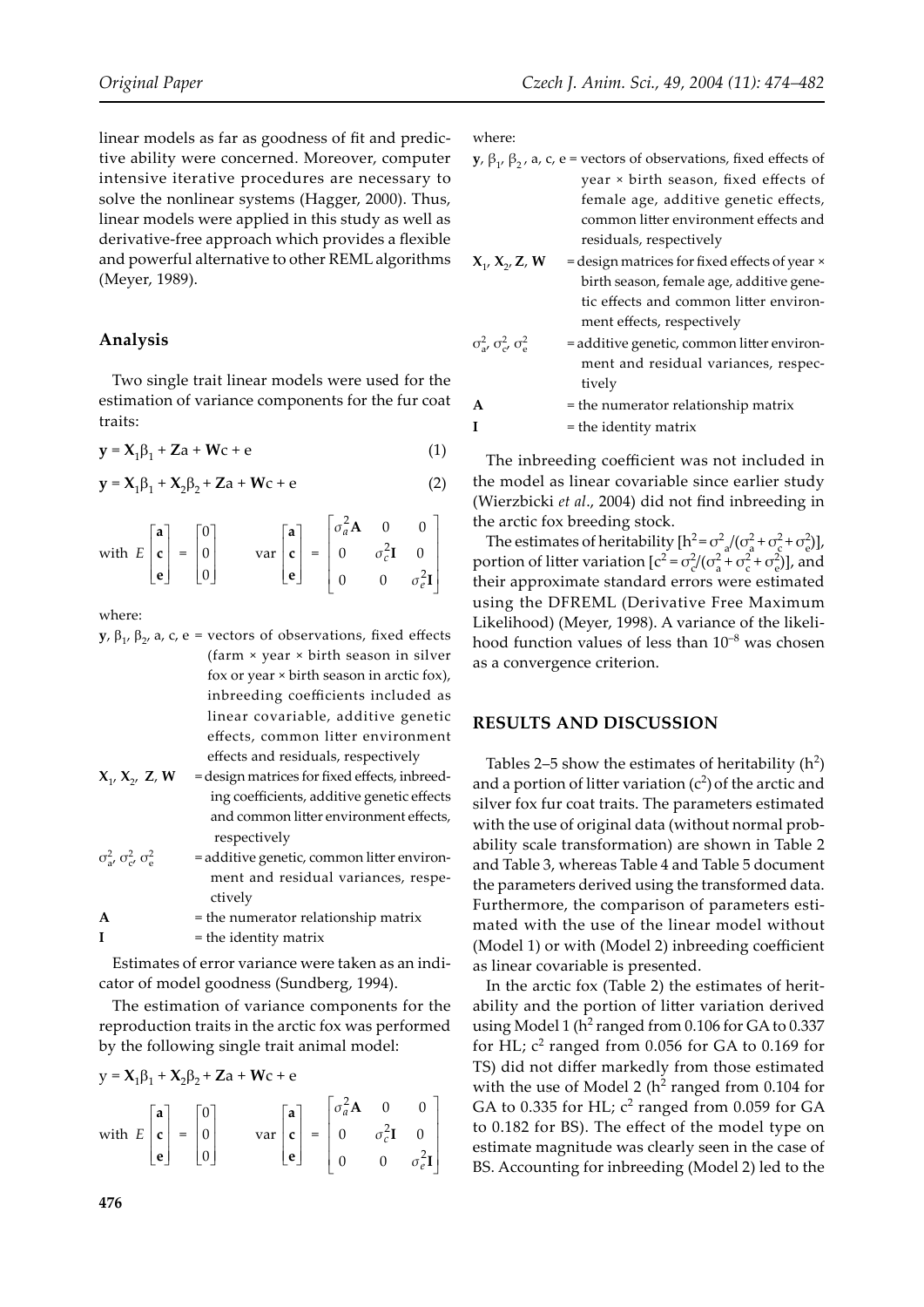| Trait           | Model 1           |                   |                          | Model 2           |                   |                  |
|-----------------|-------------------|-------------------|--------------------------|-------------------|-------------------|------------------|
|                 | $h^2 \pm s.e.$    | $c^2 \pm s.e.$    | $\sigma^2$<br>$\epsilon$ | $h^2 \pm s.e.$    | $c^2 \pm s.e.$    | $\sigma^2_{\ e}$ |
| <b>BS</b>       | $0.289 \pm 0.035$ | $0.091 \pm 0.014$ | 0.116                    | $0.198 \pm 0.002$ | $0.182 \pm 0.008$ | 0.115            |
| CT <sup>-</sup> | $0.325 \pm 0.034$ | $0.079 \pm 0.014$ | 0.270                    | $0.315 \pm 0.082$ | $0.084 \pm 0.021$ | 0.272            |
| CP              | $0.254 \pm 0.032$ | $0.151 \pm 0.017$ | 0.471                    | $0.254 \pm 0.014$ | $0.150 \pm 0.007$ | 0.470            |
| CD              | $0.197 + 0.028$   | $0.078 + 0.014$   | 0.232                    | $0.201 + 0.070$   | $0.077 + 0.002$   | 0.230            |
| HL              | $0.337 \pm 0.035$ | $0.132 \pm 0.016$ | 0.191                    | $0.335 \pm 0.033$ | $0.134 \pm 0.014$ | 0.190            |
| GA              | $0.106 \pm 0.023$ | $0.056 \pm 0.011$ | 0.509                    | $0.104 \pm 0.016$ | $0.059 \pm 0.009$ | 0.508            |
| <b>TS</b>       | $0.223 \pm 0.030$ | $0.169 \pm 0.016$ | 1.348                    | $0.241 \pm 0.023$ | $0.144 \pm 0.006$ | 1.346            |
| SL.             | $0.229 \pm 0.037$ | $0.091 \pm 0.015$ | 0.359                    | $0.207 \pm 0.021$ | $0.123 \pm 0.016$ | 0.149            |

Table 2. Estimates of heritability ( $h^2$ ), portion of litter variation ( $c^2$ ) and their approximate standard errors (s.e.), and error variances ( $\sigma_e^2$ ) of the arctic fox fur coat traits (data set without transformation)

reduction of genetic variation, and in consequence a lower  $h^2$  for BS was estimated (0.198 vs. 0.289). On the other hand, the portion of litter variation was twice as high  $(0.182)$  as in Model 1  $(0.091)$ . This is very important information, since BS is economically the most important trait in fox breeding.

An error variance indicating the model goodness showed a similar adequacy of both models for 7 out of 8 trait analysed (residuals were almost identical). Only for SL Model 2 was better fitted ( $\sigma_e^2$  = 0.149) than the first one ( $\sigma_e^2$  = 0.359).

A comparison of estimates of heritability and portion of litter variation derived using the data without transformation (Table 2) and the transformed ones (Table 4) revealed small differences between the estimates. Pronounced differences were found for Model 2 in BS ( $h^2$  and  $c^2$  derived from the untransformed data were 0.198 and 0.182, respectively, whereas the same estimates derived from the transformed data were 0.233 and 0.100, respectively). The data transformation significantly reduced an error variance for CP (twice as low as before transformation) and GA and TS (three times lower than before transformation).

Generally, in the arctic fox accounting for inbreeding (Model 1 vs. Model 2) and the data transformation (Table 2 vs. Table 4) did not markedly influence the estimates of heritability and a portion of litter variation calculated for the fur coat traits. An inbreeding effect was negligible (except for BS) likely

Table 3. Estimates of heritability ( $h^2$ ), portion of litter variation ( $c^2$ ) and their approximate standard errors (s.e.), and error variances ( $\sigma_e^2$ ) of the silver fox fur coat traits (data set without transformation)

|           | Model 1           |                   |                          | Model 2           |                   |                    |
|-----------|-------------------|-------------------|--------------------------|-------------------|-------------------|--------------------|
| Trait     | $h^2 \pm s.e.$    | $c^2 \pm s.e.$    | $\sigma^2$<br>$\epsilon$ | $h^2 \pm s.e.$    | $c^2 \pm s.e.$    | $\sigma^2_{\rm e}$ |
| <b>BS</b> | $0.081 \pm 0.017$ | $0.038 \pm 0.010$ | 0.840                    | $0.096 \pm 0.012$ | $0.030 \pm 0.009$ | 0.824              |
| <b>CT</b> | $0.231 \pm 0.027$ | $0.108 \pm 0.015$ | 0.238                    | $0.226 \pm 0.019$ | $0.121 \pm 0.018$ | 0.251              |
| CP        | $0.133 + 0.021$   | $0.027 \pm 0.009$ | 0.174                    | $0.141 + 0.019$   | $0.068 \pm 0.006$ | 0.172              |
| CD        | $0.184 \pm 0.023$ | $0.080 \pm 0.013$ | 0.203                    | $0.140 \pm 0.015$ | $0.144 \pm 0.009$ | 0.203              |
| HL        | $0.239 \pm 0.027$ | $0.077 \pm 0.013$ | 0.184                    | $0.197 \pm 0.019$ | $0.151 \pm 0.019$ | 0.187              |
| <b>PS</b> | $0.130 \pm 0.021$ | $0.054 \pm 0.010$ | 0.161                    | $0.097 \pm 0.010$ | $0.070 \pm 0.008$ | 0.177              |
| GA        | $0.139 \pm 0.011$ | $0.006 \pm 0.017$ | 0.178                    | $0.183 \pm 0.018$ | $0.001 \pm 0.017$ | 0.181              |
| <b>TS</b> | $0.137 \pm 0.024$ | $0.081 \pm 0.013$ | 1.761                    | $0.011 \pm 0.007$ | $0.100 \pm 0.016$ | 1.919              |
| <b>SL</b> | $0.348 \pm 0.031$ | $0.222 \pm 0.019$ | 3.148                    | $0.392 \pm 0.020$ | $0.172 \pm 0.007$ | 4.961              |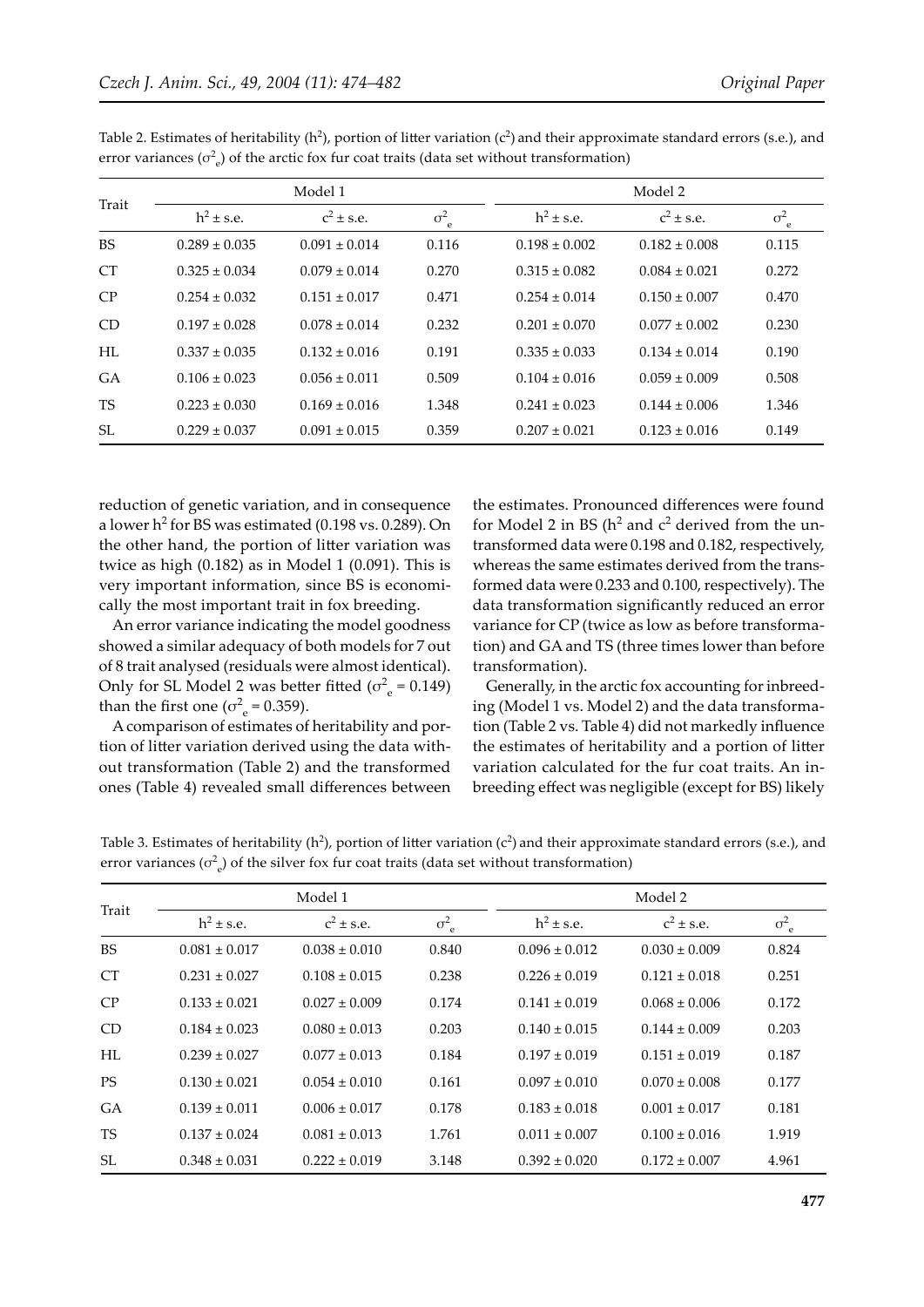| Trait     |                   | Model 1           |                 |                   | Model 2           |                 |  |
|-----------|-------------------|-------------------|-----------------|-------------------|-------------------|-----------------|--|
|           | $h^2 \pm s.e.$    | $c^2 \pm s.e.$    | $\sigma^2$<br>e | $h^2 \pm s.e.$    | $c^2 \pm s.e.$    | $\sigma^2$<br>e |  |
| <b>BS</b> | $0.291 \pm 0.035$ | $0.089 \pm 0.014$ | 0.204           | $0.233 \pm 0.019$ | $0.100 \pm 0.011$ | 0.217           |  |
| <b>CT</b> | $0.325 \pm 0.034$ | $0.086 \pm 0.014$ | 0.161           | $0.310 \pm 0.029$ | $0.086 \pm 0.015$ | 0.164           |  |
| CP        | $0.244 \pm 0.031$ | $0.149 \pm 0.016$ | 0.242           | $0.202 \pm 0.017$ | $0.189 \pm 0.003$ | 0.245           |  |
| CD        | $0.184 \pm 0.027$ | $0.083 \pm 0.014$ | 0.397           | $0.145 \pm 0.004$ | $0.110 \pm 0.003$ | 0.383           |  |
| HL        | $0.333 \pm 0.034$ | $0.134 \pm 0.016$ | 0.295           | $0.333 \pm 0.034$ | $0.135 \pm 0.017$ | 0.295           |  |
| GA        | $0.107 \pm 0.022$ | $0.057 \pm 0.011$ | 0.171           | $0.109 \pm 0.013$ | $0.097 \pm 0.007$ | 0.189           |  |
| <b>TS</b> | $0.248 \pm 0.031$ | $0.182 \pm 0.017$ | 0.425           | $0.261 \pm 0.003$ | $0.191 \pm 0.002$ | 0.436           |  |

Table 4. Estimates of heritability ( $h^2$ ), portion of litter variation ( $c^2$ ) and their approximate standard errors (s.e.), and error variances ( $\sigma_e^2$ ) of the arctic fox fur coat traits (transformed data set)

SL –  $h^2$  and  $c^2$  were not estimated using the transformed data because the trait was measured on a metric scale and its scores had normal distribution

due to a low inbred level of the arctic fox population. According to Wierzbicki *et al*. (2004) the inbreeding coefficient in that arctic fox population in the 1980s and 1990s was markedly lower than 1%, reaching the highest level of 0.8% in 1989.

Peura *et al*. (2003) estimated the genetic parameters for fertility traits and the animal size of Finnish blue foxes. Using a single- and multi-trait animal model with 2 random effects (additive genetic and common litter environment) they found heritabilities for BS comparable to those presented in this study. Depending on the model fitted (single- or multi-trait) they reported  $h^2 = 0.23$  or  $h^2 = 0.27$ , respectively, while in the present study the estimates of heritability for BS oscillated around 0.2–0.3. A portion of litter variation of BS was also comparable in both studies ( $c^2$  = 0.11 in the Finnish study and  $c^2$  ~ 0.1 in the Polish study).

In the earlier investigation Wierzbicki (2000) studied an effect of data transformation on the variance components of fur coat traits in blue foxes. The normal probability scale transformation of the data resulted in lower estimates of heritability (ranging from 0.234 for GA to 0.636 for HL before transformation, and from 0.226 for GA to 0.533 for HL after transformation) as well as the reduction of error variance. Both types of heritability estimates (derived from transformed or not transformed data)

| Trait     |                   | Model 1           |                            |                   | Model 2           |                    |  |
|-----------|-------------------|-------------------|----------------------------|-------------------|-------------------|--------------------|--|
|           | $h^2 \pm s.e.$    | $c^2 \pm s.e.$    | $\sigma^2$<br>$\mathbf{e}$ | $h^2 \pm s.e.$    | $c^2 \pm s.e.$    | $\sigma^2_{\rm e}$ |  |
| <b>BS</b> | $0.084 \pm 0.027$ | $0.042 \pm 0.011$ | 0.377                      | $0.045 \pm 0.004$ | $0.071 \pm 0.012$ | 0.379              |  |
| <b>CT</b> | $0.215 \pm 0.028$ | $0.098 \pm 0.014$ | 0.336                      | $0.206 \pm 0.015$ | $0.115 \pm 0.012$ | 0.349              |  |
| CP        | $0.158 \pm 0.025$ | $0.031 \pm 0.010$ | 0.268                      | $0.184 \pm 0.022$ | $0.028 \pm 0.056$ | 0.308              |  |
| CD        | $0.183 \pm 0.023$ | $0.087 \pm 0.014$ | 0.339                      | $0.097 \pm 0.006$ | $0.070 \pm 0.003$ | 0.386              |  |
| HL        | $0.261 \pm 0.027$ | $0.070 \pm 0.012$ | 0.273                      | $0.139 \pm 0.016$ | $0.144 \pm 0.010$ | 0.343              |  |
| <b>PS</b> | $0.135 \pm 0.024$ | $0.054 \pm 0.010$ | 0.323                      | $0.238 \pm 0.017$ | $0.027 \pm 0.002$ | 0.303              |  |
| <b>GA</b> | $0.144 \pm 0.018$ | $0.005 \pm 0.017$ | 0.342                      | $0.170 \pm 0.019$ | $0.003 \pm 0.018$ | 0.328              |  |
| <b>TS</b> | $0.108 \pm 0.020$ | $0.064 \pm 0.011$ | 0.560                      | $0.119 \pm 0.011$ | $0.067 \pm 0.023$ | 0.549              |  |

Table 5. Estimates of heritability ( $h^2$ ), portion of litter variation ( $c^2$ ) and their approximate standard errors (s.e.), and error variances ( $\sigma_e^2$ ) of the silver fox fur coat traits (transformed data set)

SL –  $h^2$  and  $c^2$  were not estimated using the transformed data because the trait was measured on a metric scale and its scores had normal distribution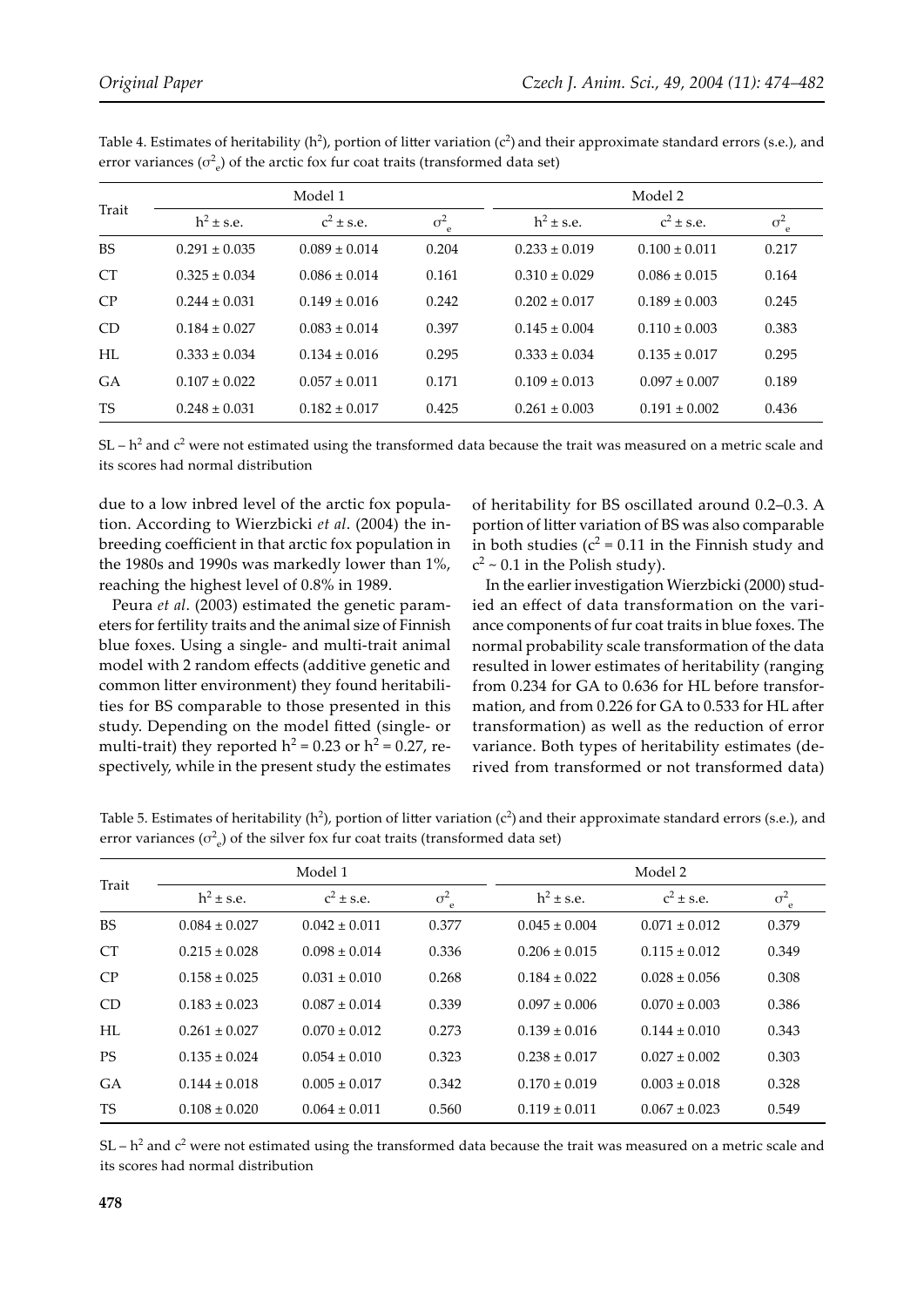| Trait      | h <sup>2</sup> | s.e. of $h^2$ | c <sup>2</sup> | s.e. of $c^2$ | $\sigma^2$<br>p |
|------------|----------------|---------------|----------------|---------------|-----------------|
| LSB        | 0.205          | 0.001         | 0.012          | 0.002         | 11.287          |
| <b>NPD</b> | 0.084          | 0.005         | 0.013          | 0.004         | 1.881           |
| <b>LSW</b> | 0.250          | 0.030         | 0.011          | 0.002         | 22.827          |
| PW         | 0.027          | 0.057         | 0.031          | 0.190         | 491.40          |
| PL         | 0.086          | 0.042         | 0.041          | 0.012         | 2.154           |
| <b>WA</b>  | 0.126          | 0.029         | 0.001          | 0.022         | 21.444          |

Table 6. Estimates of heritability ( $h^2$ ), portion of litter variation ( $c^2$ ) and their approximate standard errors (s.e.), and phenotypic variances  $(\sigma_P^2)$  of the arctic fox reproduction traits

were higher than those presented in this study. Higher values of heritability estimates may have been caused by differences in linear models used in both studies. In the earlier study (Wierzbicki, 2000) the model did not include uncorrelated random effect of litter environment and inbreeding coefficient as linear covariable. In the present study these two effects were included in the models, leading probably to the reduction of additive genetic variance component, and then lower heritability estimates.

The estimates of heritability and portion of litter variation of the silver fox fur coat traits are shown in Table 3 (data without transformation) and Table 5 (transformed data). The comparison of estimates derived using 2 different linear models and 2 data sets revealed more differences than it was found in the arctic fox. The accounting for inbreeding (Model 2) usually led to lower estimates of heritability, mainly when heritabilities were derived from the transformed data (Table 5). Most noticeable it is for CD (0.183 vs. 0.097) and HL (0.261 vs. 0.139). However, the error variance does not indicate clearly which of the two models is better fitted (except for SL and TS in Table 3).

In the arctic fox  $c^2$  estimated for all fur coat traits was always lower than  $h^2$ . In the silver fox, a portion of litter variation estimated for BS ( $c^2$  = 0.071, Model 2, Table 5), CD  $(c^2 = 0.144$ , Model 2, Table 3) and HL  $(c^2 = 0.144$ , Model 2, Table 5) was higher than  $h^2$  estimated for these traits.

There is no clear indication if the normal probability scale transformation of the data changes the genetic parameters, and in which direction. For some traits (CT, TS) the estimate of  $h^2$  is lower after transformation, for the other ones (CP, HL, PS) it is higher. Also an error variance of some traits may be substantially reduced after transformation (BS, TS) or may be noticeably larger (CD, HL, PS, GA).

In Poland the estimates of heritability of fur coat traits in the silver fox were calculated either from the sire component of variance (Filistowicz *et al*., 1999b; Filistowicz *et al*., 2000) or using an animal model (Wierzbicki and Filistowicz, 2002; Wierzbicki and Filistowicz, 2003).

The estimates of heritability reported by Filistowicz *et al*. (1999b) derived from the normal probability scale transformed data were somewhat higher (ranging from 0.081 for BS to 0.374 for TS) than those presented in this study. Only  $h^2$  for BS (0.081) was almost equal to that estimated for BS in the present study (0.084, Table 5). Also Wierzbicki and Filistowicz (2002), and Wierzbicki and Filistowicz (2003) estimated higher heritabilities of fur coat traits in the silver fox than those presented in this study. Depending on the model used (single- or multi-trait) they ranged from 0.191 for PS to 0.553 for GA. However, it must be kept in mind that the linear models used in those studies did not include the effect of common litter environment, the fixed effect of farm × year × birth season as well as did not account for inbreeding. The models used in the present study included the above-mentioned effects, and should be considered as better fitted.

Generally, the estimates of heritability of fur coat traits calculated for the arctic and silver foxes were low or moderate. In an auction system of selling pelts BS is the most important skin characteristic that significantly influences the pelt price. Low (Table 3 and Table 5) or moderate (Table 2 and Table 4) estimates of heritability of that trait indicate that substantial improvement of BS can be achieved by improving the feeding regime and housing conditions.

Table 6 presents the estimates of heritability and portion of litter variation of the arctic fox reproductive traits. Out of 6 traits analysed the highest heritabilities were estimated for LSW (0.250) and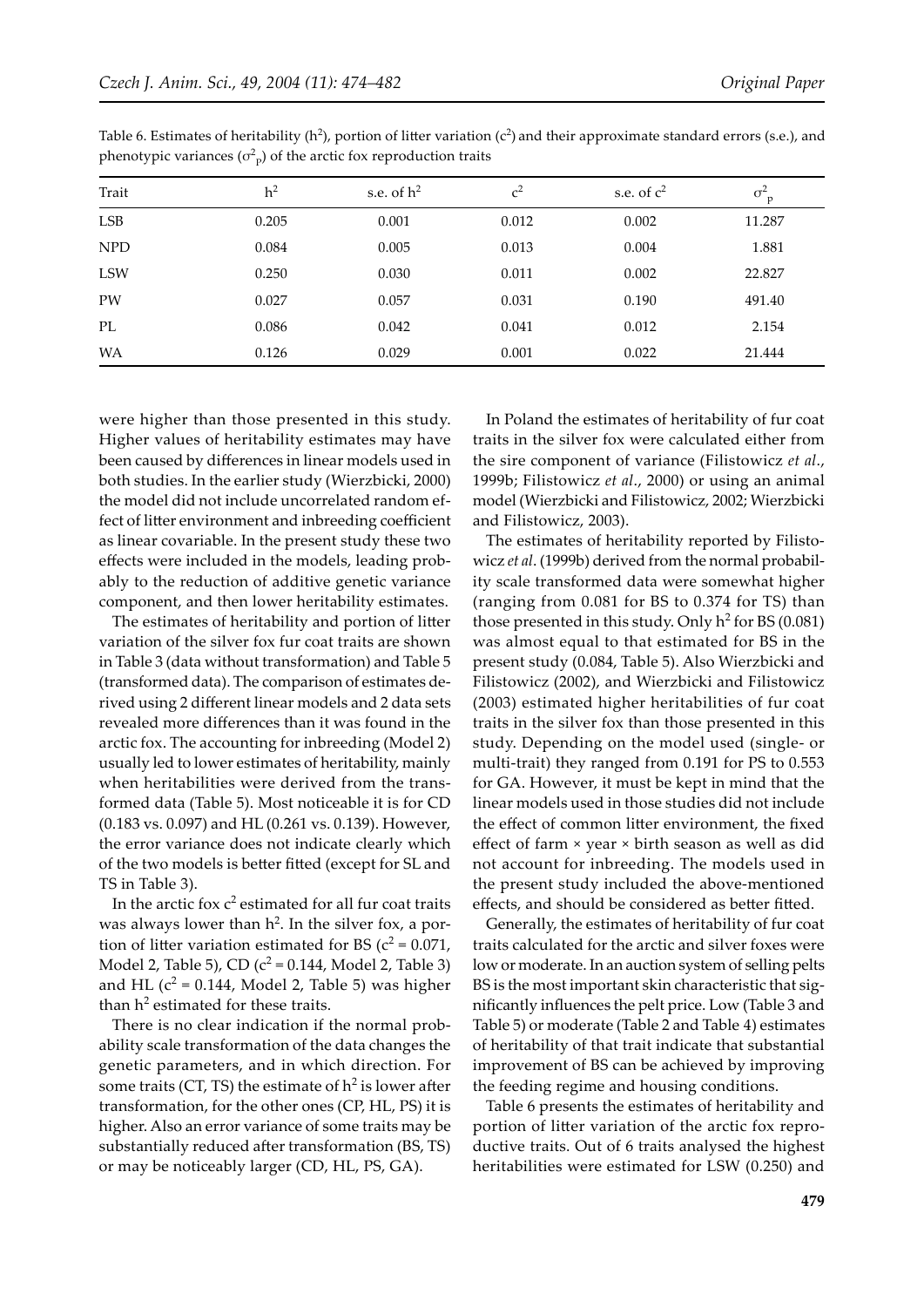LSB (0.205). These estimates were markedly higher than those reported by Peura *et al*. (2003), who in the Finnish blue fox estimated lower heritability for LSB. In a single-trait analysis they found  $h^2 = 0.09$ , while in the multi-trait analysis, depending on the number of litter (1st, 2nd or 3rd) they found heritabilities of 0.08, 0.07 and 0.03, respectively. Lower heritabilities for LSB and LSW were also calculated by Jakubczak (2002) in the Polish pastel foxes. The estimates for LSB and LSW were 0.06 and 0.026, respectively. In contrast, unexpectedly high estimates of heritability for LSB and LSW were reported by Filistowicz *et al*. (1999c), who carried out the study in the population of blue fox. In their study the estimates of heritability for LSB (0.505) and LSW (0.502) were higher than those estimated for BS (0.268) and CT (0.391).

The other reproductive traits (NPD, PW, PL and WA, Table 6) had lower estimates of heritability ranging from 0.027 for PW to 0.126 for WA. The portion of litter variation  $(c^2)$  explained from 0.1% (WA) to 4.1% (PL) of the variation in reproductive traits. Peura *et al.* (2003) reported c<sup>2</sup> of 2% and 39% for litter size and age at first insemination, respectively, in the blue fox.

The estimates of heritability for reproductive traits have been calculated many times in pigs (Hermesch *et al*., 2000; Kaufman *et al*., 2000) and sheep (Hagger, 2000). The estimates of heritability reported by the authors ranged from 0.08 through 0.114 to 0.22 for litter size, 0.02 for birth weight, 0.08 for weaning weight, and from 0.08 to 0.22 for litter weight. The portion of litter variation reported by Kaufman *et al*. (2000) ranged from 0.06 for litter size to 0.23 for weaning weight.

Most of the estimates of heritability of reproduction traits presented in this study were found within the range reported by other authors. However, heritabilities of LSB and LSW were somewhat higher, indicating that effective genetic improvement of these traits can be achieved in the arctic fox population.

#### **CONCLUSIONS**

Most of the direct estimates of heritability calculated for the fur coat traits in the arctic and silver fox were within the range or somewhat lower than those reported by other authors. A comparison of the linear models without or with the inbreeding coefficient as linear covariable revealed that ac-

counting for inbreeding did not markedly change the estimates of heritability. It can be explained by the low level of inbreeding in the Polish fox population (reported by Wierzbicki *et al*., 2004). The normal probability scale transformation of the data, although theoretically required for the data with heavier than normal tails, did not noticeably alter ranges of the direct heritabilities in both species of fox.

The first estimates of the portion of litter variation estimated for the fur coat traits in Polish foxes indicate that the common litter environment is responsible for 0.1%–19.1% of the variation of the fur traits. The effect of the litter environment significantly influences the group of traits (CP, CD, HL) affecting the fur quality.

The reproduction traits of the arctic fox, except for LSB and LSW, were found low heritable. The estimates of the direct heritability for LSB and LSW were higher than the corresponding estimates reported in literature. The common litter environment had a more significant effect on PW than the genetic variation (however,  $c^2$  for PW had high s.e.).

#### **REFERENCES**

- Besbes B., Ducrocq V., Foulley J-L., Protais M., Tavernier A., Tixier-Boichard M., Beaumont C. (1993): Box-Cox transformation of egg production traits of laying hens to improve genetic parameters estimation and breeding evaluation. Livest. Prod. Sci., *33*, 313–326.
- Filistowicz A., Żuk B., Sławoń J. (1999a): Evaluation of factors determining prices of Polish arctic fox skins at the Helsinki International Auction. Anim. Sci. Pap. Rep., *17*, 209–219.
- Filistowicz A., Wierzbicki H., Zwolińska-Bartczak I., Żuk B. (1999b): Genetic parameters of conformation and coat traits in fox (*Vulpes vulpes*) population. J. Appl. Genet., *40*, 211–217.
- Filistowicz A., Szwaczkowski T., Żuk B., Piotrkowski P., Przysiecki P. (1999c): Model of continuous breeding value estimation and selection in the Arctic fox population (in Polish, summary in English). Appl. Sci. Rep., *42*, 35–43.
- Filistowicz A., Przysiecki P., Wierzbicki H., Filistowicz A., Tokarska M. (2000): Genetic parameters of coat colour in golden fox (*Vulpes vulpes* L.). J. Appl. Genet., *41*, 259–265.
- Gianola D. (1982): Theory and analysis of threshold characters. J. Anim. Sci., *56*, 1079–1096.
- Hagger C. (2000): Genetic and environmental influences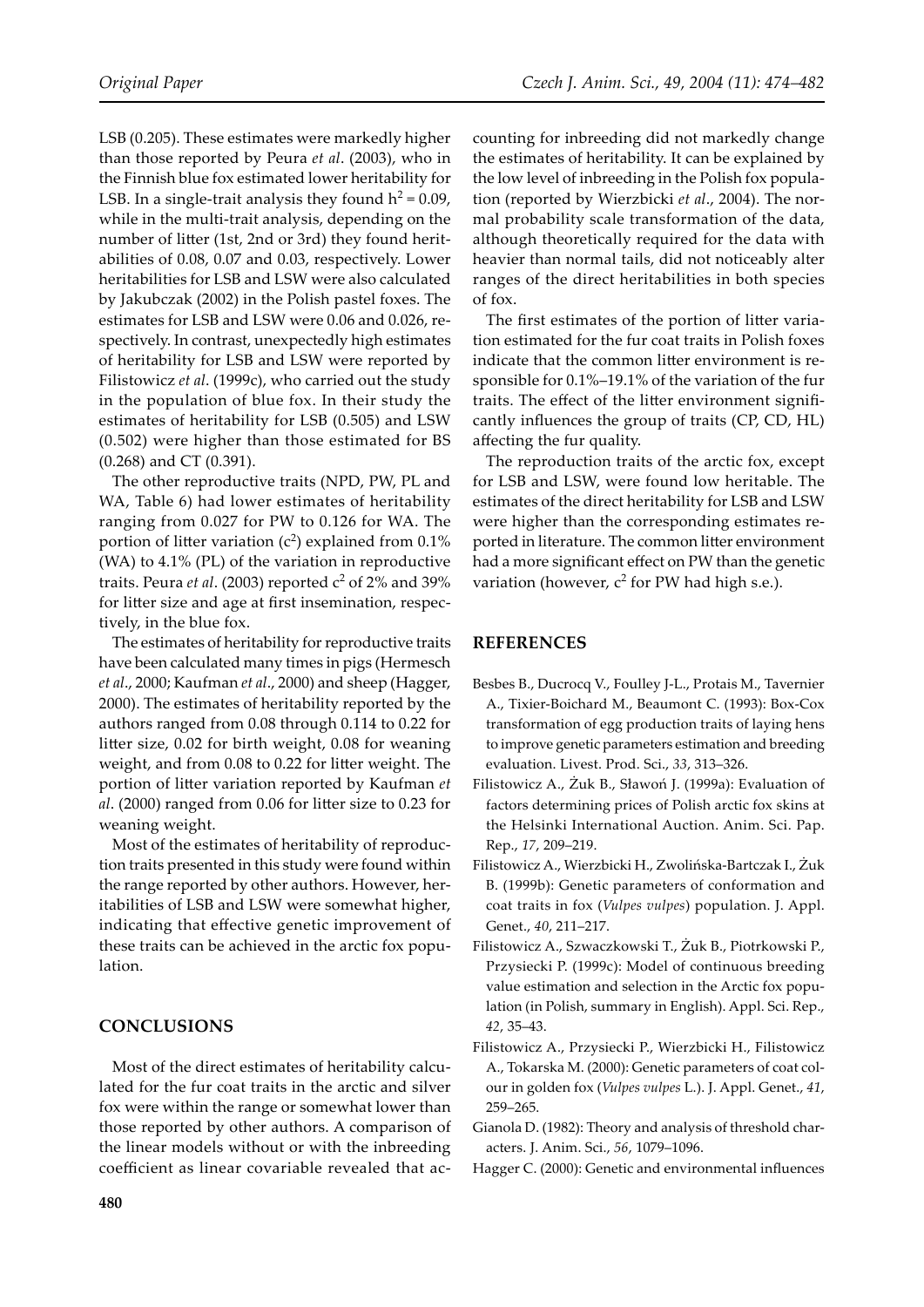on size of first litter in sheep, estimated by the REML method. J. Anim. Breed. Genet., *117*, 57–64.

- Haley C.S., Avalos E., Smith C. (1988): Selection for litter size in the pig. Anim. Breed. Abstr., *56*, 317–332.
- Hermesch S., Luxford B.G., Graser H.U. (2000): Genetic parameters for lean meat yield, meat quality, reproduction and feed efficiency traits for Australian pigs. 3. Genetic parameters for reproduction traits and genetic correlation with production, carcase and meat quality traits. Livest. Prod. Sci., *65*, 261–270.
- Jakubczak A. (2002): Evaluation of pastel fox breeding results in Poland – reproduction. Electronic Journal of Polish Agricultural Universities, Animal Husbandry, *5*(2), h�p://www.ejpau.media.pl.
- Johannessen K.R., Borsting E., Kristiansen H. (2000): Live grading as a tool in pelsdyrkontrollen. Scientifur *24*, 90–97.
- Kaufmann D., Hofer A., Bidanel J.P., Künzi N. (2000): Genetic parameters for individual birth and weaning weight and for litter size of Large White pigs. J. Anim. Breed. Genet., *117*, 121–128.
- Lagerqvist G., Johansson K., Lundeheim M. (1994): Selection for litter size, body weight and pelt quality in mink (*Mustela vison*). J. Anim. Sci., *72*, 1126–1137.
- Matos C.A.P., Thomas D.L., Gianola D., Perez-Enciso M., Young L.D. (1997): Genetic analysis of discrete reproductive traits in sheep using linear or nonlinear models: II. Goodness of fit and predictive ability. J. Anim. Sci., *75*, 88–94.
- Meyer K. (1989): Restricted Maximum Likelihood to estimate variance components for Animal Models with several random effects using a derivative-free algorithm. Genet. Sel. Evol., *21*, 317–340.
- Meyer K. (1998): DFREML User Notes version 3.0 β. Animal Genetics and Breeding Unit, University of New England, Armidale, Australia.
- Ortega J.A., Blasco A., Piles M., Varona L. (2002): Estimation of genetic parameters and genetic trends for litter size components using Bayesian inference in rabbits. In: 7th World Congress on Genetics Applied to Livestock Production, August 19–23, Montpellier, France.
- Patterson H.D., Thompson R. (1971): Recovery of interblock information when block sizes are unequal. Biometrika, *58*, 545–554.
- Peura J., Stranden I., Smeds K. (2003): Genetic parameters for fertility traits and animal size of blue fox (*Alopex lagopus*). In: NJF seminar No. 354, NJF's subsection for Fur Animals. Oct. 8–10, 2003, Lillehammer, Norway.
- Socha S. (1996): Trends and efficiency of polar blue fox (*Alopex lagopus* L.) selection. In: Proceedings of 6th International Scientific Congress on Animal Production, Warsaw, Poland, Appl. Sci. Rep., *27*, 213–217.
- Sundberg R. (1994): Precision estimation in sample survey inference: A criterion for choice between variance estimators. Biometrika, *81*, 157–172.
- Ślaska B. (2002): Genetic and environmental factors of raccoon dog reproduction traits. Electronic Journal of Polish Agricultural Universities, Animal Husbandry, *5*(2), h�p://www.ejpau.media.pl.
- Wierzbicki H. (2000): Additive genetic and error variance components for conformation and coat traits in arctic fox *Alopex lagopus* (L.). Scientifur, *24*, 217–222.
- Wierzbicki H., Filistowicz A. (2002): Single- and multitrait animal model in the silver fox evaluation. Czech J. Anim. Sci., *47*, 268–274.
- Wierzbicki H., Filistowicz A. (2003): Grading standards and their effect on estimates of variance components and genetic trends in the silver fox (*Vulpes vulpes* L.). J. Anim. Feed Sci., *12*, 189–197.
- Wierzbicki H., Filistowicz A., Przysiecki P. (2000): Genetic, phenotypic and environmental trends of conformation traits in arctic fox (*Alopex lagopus* L.). J. Appl. Genet., *41*, 113–122.
- Wierzbicki H., Filistowicz A., Jagusiak W. (2004): Breeding value evaluation in Polish fur animals: Statistical description of fur coat and reproduction traits – relationship and inbreeding. Czech J. Anim. Sci., *49*, 16–27.

Received: 04–02–10 Accepted after corrections: 04-09-14

#### **ABSTRAKT**

### **Hodnocení plemenné hodnoty u polských kožešinových zvířat: odhady přímé dědivosti a podílu proměnlivosti vrhu u vlastností kožešiny a reprodukce**

V práci jsou předloženy odhady dědivosti vlastností kožešiny a reprodukce u lišky polární a lišky stříbrné chovaných na polských farmách. Odhady komponent rozptylu byly provedeny pomocí metody DFREML a animal modelů pro jednu vlastnost. Kvůli diskrétnímu charakteru vlastností kožešiny jsme provedli dvojí analýzu: (1) bez normalizace